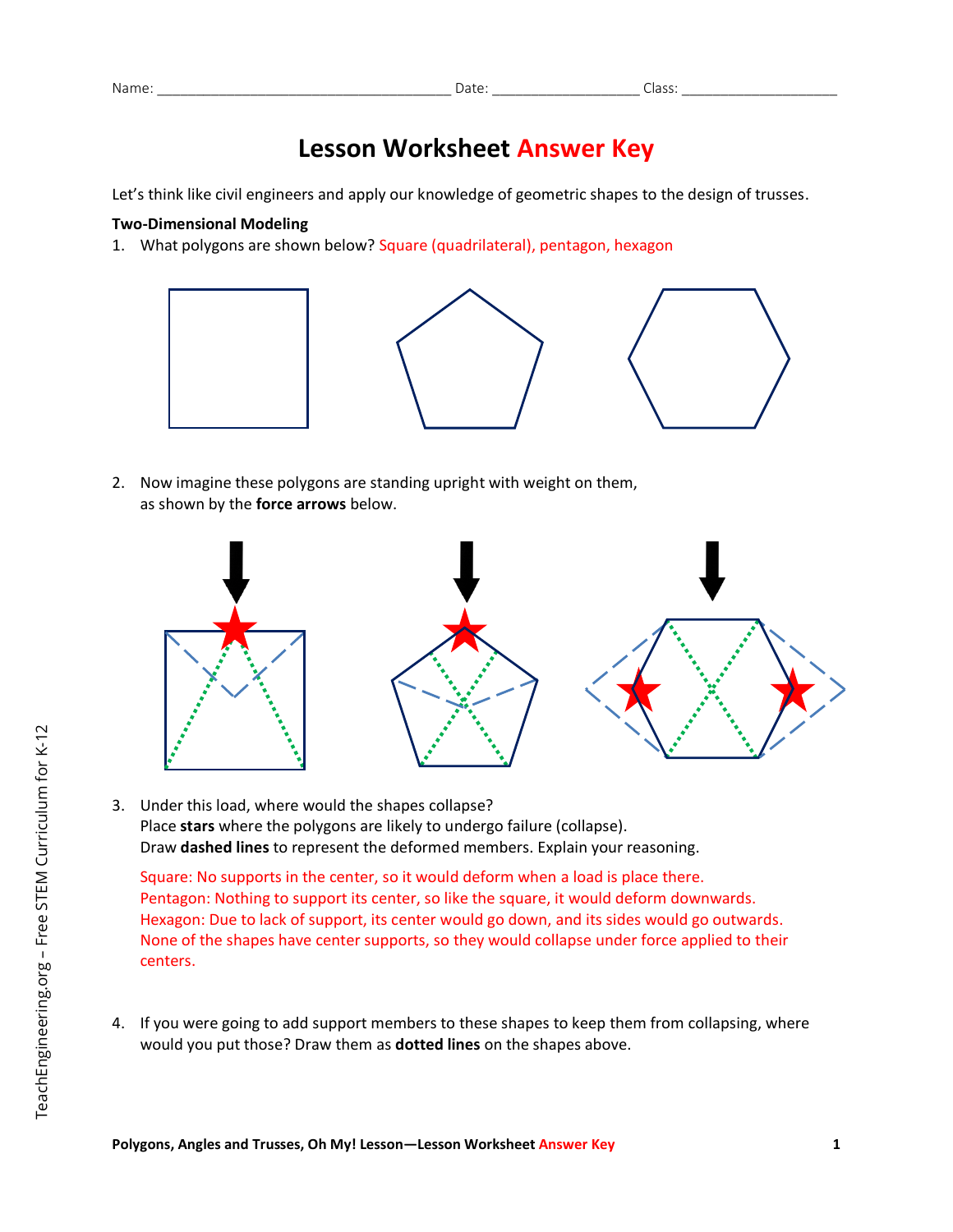| Nami<br>$-$ | $\overline{1}$<br>. |
|-------------|---------------------|
|             |                     |

## **Three-Dimensional Modeling**

Now let's test how two prisms would change under a compressive load in a three-dimensional space instead of a two-dimensional space. You are given a cube and a triangular prism, below, to test.

1. How would these square and triangular prisms deform under loads? Draw **dashed lines** to represent the deformed shapes.





2. If you were to add structural members to strengthen the shapes, where would you add them? Draw them as **dotted lines** on your shapes above.

Add members in places that directly support the location where the objects would collapse. Cube: Add an inner triangle to prevent deformation through its center. Triangular prism: Add members to its center to support its middle area.

3. Use a ruler to draw a square and an equilateral triangle. Measure all the angles in both shapes. Find the sum of the interior angles in the square and triangle. Write your answers below the shapes.



The 4 interior angles of the square are all 90°; the sum is 360°.



The 3 interior angles of the triangle are all 60°; the sum is 180°.